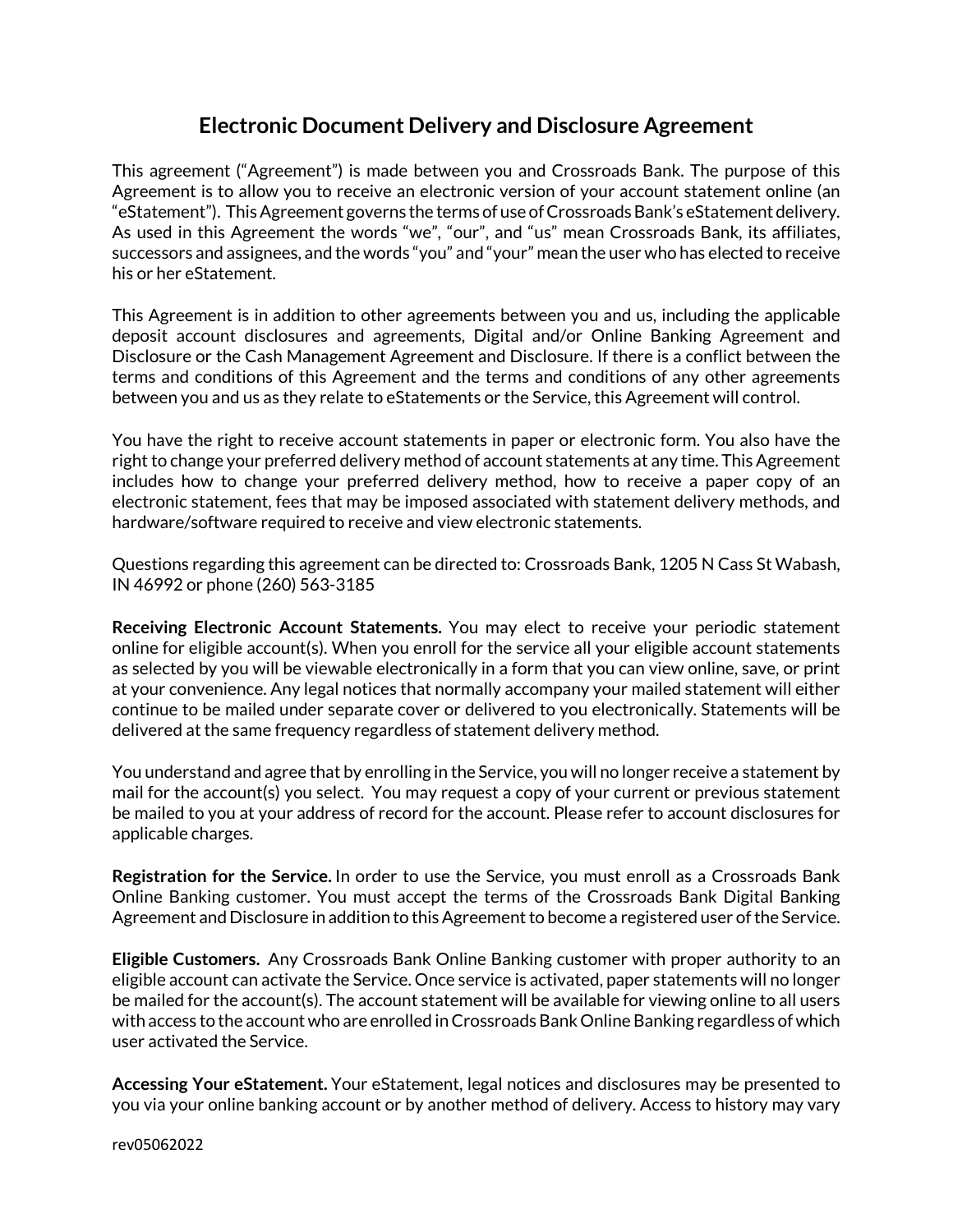by account type. All statements are in a format that can be printed or saved to a computer hard drive.

If you close your account or cancel the Service, you will no longer be able to view any account statements online. Before cancelling the Service or closing your account, print or electronically save copies of your eStatements for your records. You may also request that a copy of your current or previous statement be mailed to you at your address of record for the account. Please refer to account disclosures for applicable charges.

**Customer Responsibilities.** You are responsible for accessing, opening, and reading your eStatements and Notifications at your earliest convenience. These contain important and legally binding information and disclosures. You are responsible for promptly notifying Crossroads Bank if any documents you receive are incomplete, unreadable, or inaccessible. You must have a valid email address. You agree to immediately notify Crossroads Bank of any changes to your email address. Failure to update and/or correct your email address may result in Crossroads Bank reinstating the delivery of your statements and notifications in paper form. An associated Paper Statement fee may apply, refer to account disclosures for applicable charges.

To prevent unauthorized access, you are responsible for keeping your Company ID, Username and Password confidential and for ensuring that you have logged out when your session is complete. You understand that you have a duty to exercise reasonable promptness in examining the eStatement checks for unauthorized signatures, alterations, forgery, posting errors, etc. The statute of limitations governing these responsibilities will commence at the time your eStatement is made available to you.

**Change Statement Delivery Method.** If at any time you would like to discontinue the Service, you may do so by changing the delivery method of your statement within your online bank account, by contacting Customer Service or by visiting one of our branch locations during normal business hours. We may require written confirmation of the request to discontinue the Service.

When you discontinue the Service, you will automatically receive paper statements beginning with your next statement cycle. Please allow 5 business days for your request to be processed. The statements that were previously presented online will not be mailed to you and you will not be able to access them online; however, you can order copies of past statements by contacting Customer Service or by visiting one of our branch locations during normal business hours. Please refer to account disclosures for applicable charges.

**Adding or Removing Features.** We may add to, modify, or delete any feature of the Service at our sole discretion.

**Change in Terms.** Crossroads Bank reserves the right to modify this Agreement at any time. Modifications will be effective when they are posted to the Service. You will be notified as soon as possible when any changes are made that materially affect your rights. Notifications will either be mailed under separate cover or delivered to you online. By using the Service after the terms of this Agreement have been revised, you will be deemed to have accepted the revised terms. If you do not wish to accept the revised terms, do not use the Service and follow the cancellation process outlined in the Termination section below.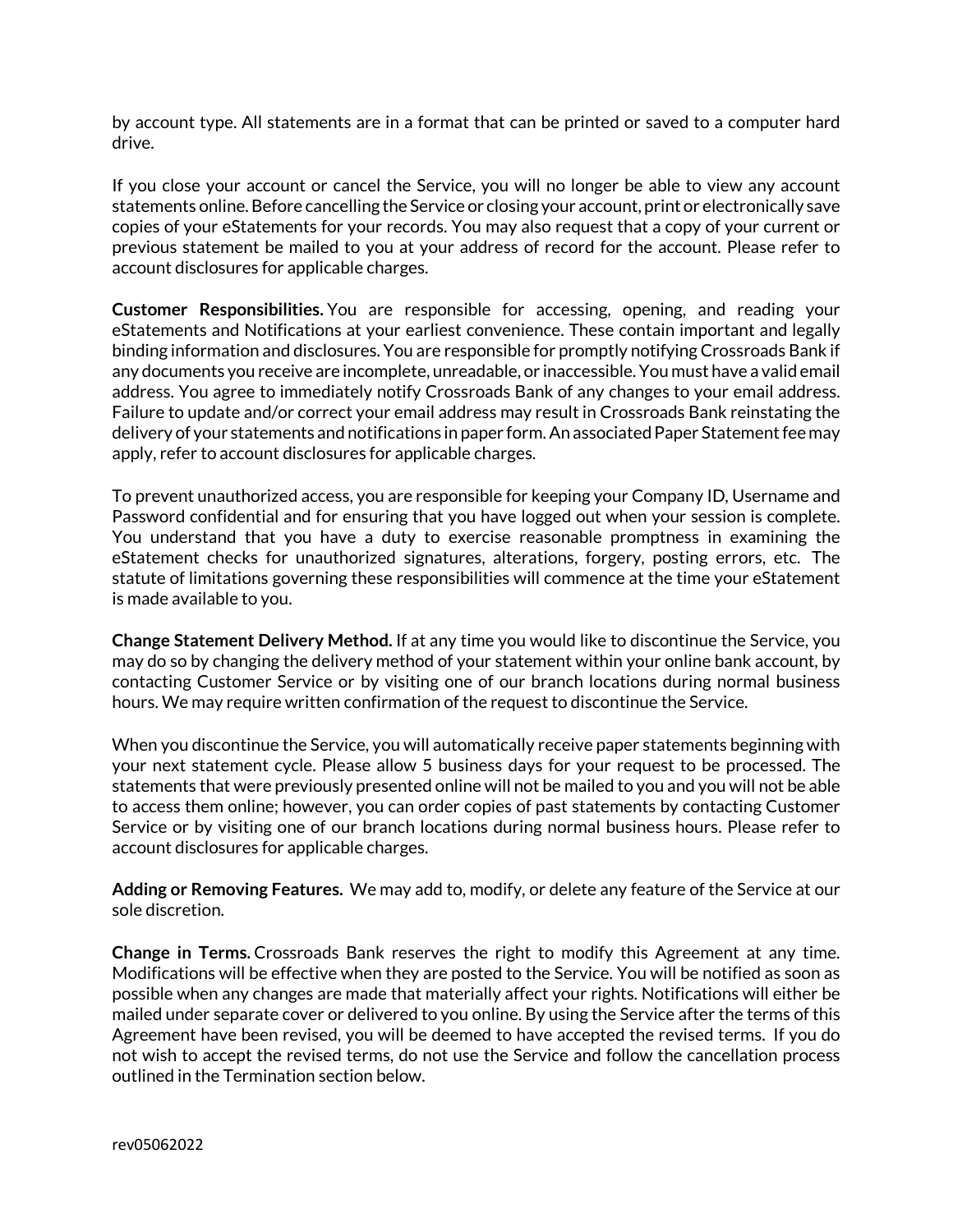**Termination.** This Agreement will be in effect from the day your registration is submitted by you and accepted by Crossroads Bank and at all times while you are using the Service. After you have activated the Service, you can withdraw your consent to this Agreement or future electronic receipt of documents described by this Agreement by contacting Customer Service or by visiting one of our branch locations during normal business hours. However, withdrawing your consent means you will no longer be able to receive the documents and Notifications described in this Agreement online.

Crossroads Bank may terminate this Agreement and your use of the Service at any time without prior notice. We will notify you of the change in an appropriate manner as soon as reasonably possible.

**Survival.** All applicable provisions of this Agreement shall survive termination by either you or us, including, without limitation, provisions related to proprietary materials and trademarks, warranty disclaimers, limitations of liability, indemnification, and other miscellaneous provisions.

**Exclusion of Warranties; Limitation of Liability.** EXCEPT AS EXPRESSLY SET FORTH IN THIS AGREEMENT, OR EXCEPT AS REQUIRED BY APPLICABLE LAW, WE MAKE NO WARRANTY, EITHER EXPRESS OR IMPLIED, TO YOU REGARDING THE SERVICE OR ANY ASPECT THEREOF, INCLUDING BUT NOT LIMITED TO, ANY WARRANTY OF MERCHANTABILITY OR FITNESS FOR A PARTICULAR PURPOSE. Except as otherwise provided in this Agreement or otherwise expressly provided by applicable law or regulation, you agree that neither Crossroads Bank nor any agent, independent contractor or subcontractor of any of the forgoing ("Service Providers") will be liable for any loss, injury or damage, including, without limitation, direct, indirect, incidental, special, consequential or punitive damages, whether under a contract, tort or any other theory of liability, arising in any way out of the enrollment in, use or maintenance of the Service, or of the Internet access provider used to access the Service, or of the equipment used to access the Service, including, without limitation, any loss, injury or damage relating to any failure of performance, error, omission, interruption, defect, delay in operation or transmission, computer virus, line failure or unauthorized interception or access to your communication with us, even if we or the service providers are aware of the possibility of such events.

**Attorney's Fees.** In any action or proceeding to enforce rights under this Agreement, the prevailing party will be entitled to recover costs and attorneys' fees.

**Indemnification.** You agree to indemnify and hold Crossroads Bank and its affiliates, officers, directors, employees, consultants, agents, service providers, licensors, successors and assigns, harmless from any and all third party claims, liability, damages and/or costs arising from (a) a third party claim, action or allegation of infringement, misuse or misappropriation based on information, data, files or other materials submitted by you to the Service; (b) any fraud, manipulation or breach of this Agreement by you; (c) your violation of a law or rights of a third party; (d) your use of the provision of the Service or use of your account by any third party. Crossroads Bank reserves the right, at its own expense, to assume the exclusive defense and control of any matter otherwise subject to indemnification by you, in which event you will cooperate with Crossroads Bank in asserting available defenses. You will not settle any action or claims on Crossroads Bank's behalf without the prior written consent of an authorized officer of Crossroads Bank.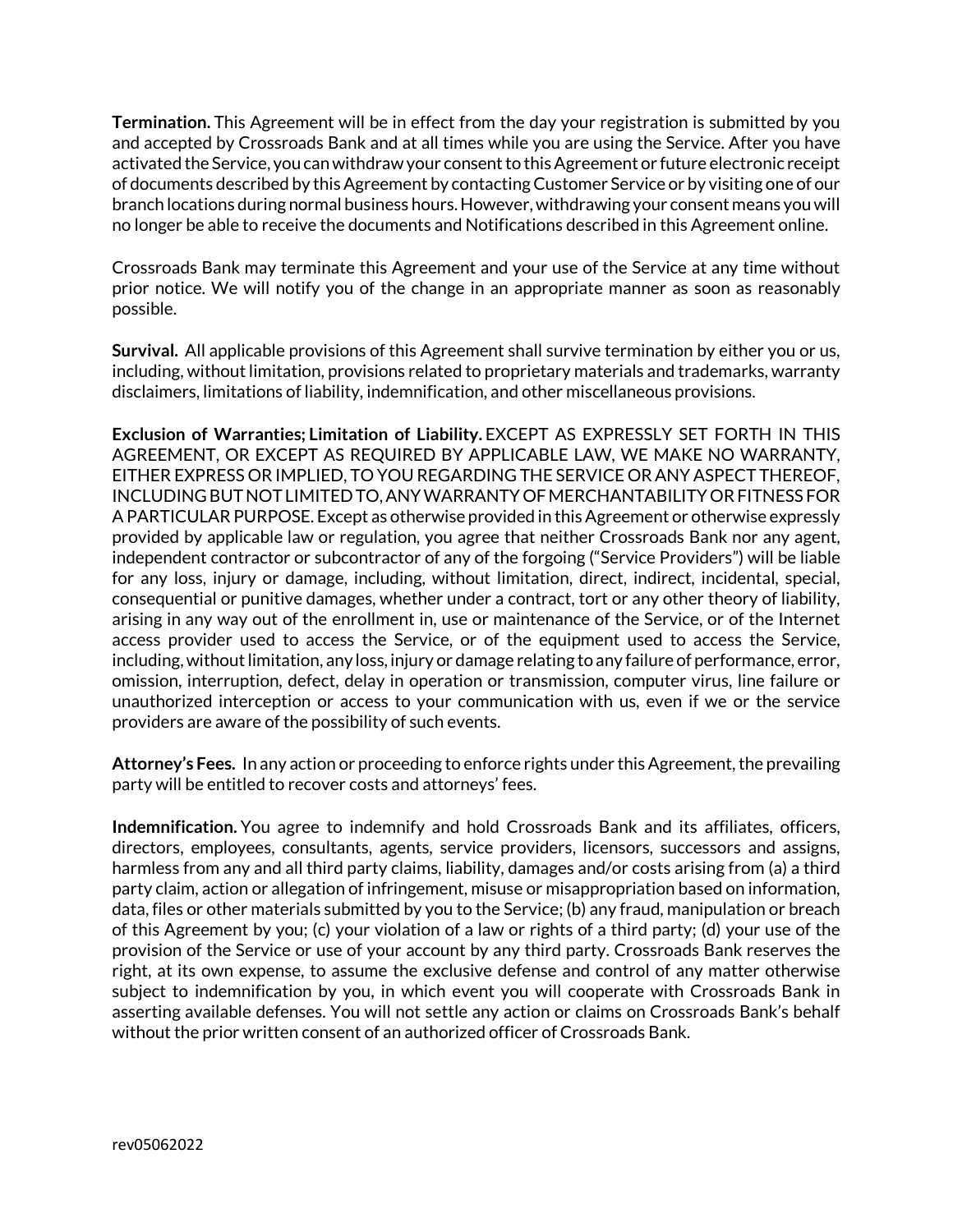**Severability.** If any provision of this Agreement is held to be void or unenforceable in any jurisdiction, such ineffectiveness or unenforceability shall not affect the validity or enforceability of such provision in any other jurisdiction or any other provision in that or any other jurisdiction.

**Waiver.** We may waive any term or provision of this Agreement at any time or from time to time, but any such waiver shall not be deemed a waiver of the term or provision in the future. We shall not be deemed to have waived any of our rights or remedies with regard to this Agreement hereunder unless such waiver is in writing and signed by an authorized representative of Crossroads Bank. No delay or omission on the part of Crossroads Bank or its affiliates, or their respective successors and assigns, in exercising any rights or remedies shall operate as a waiver of such right or remedies or any other rights or remedies.

**Assignment.** You may not assign this Agreement to any other party. We may assign this Agreement or delegate or transfer any or all of our rights and responsibilities under the Agreement to any third party or parties.

**Minimum System Requirements.** You are responsible for and must provide all equipment, software, and services necessary to access the Service at your own expense. In order to use the Service and to access, receive and retain information electronically, you must satisfy the hardware and software requirements below:

To receive and review disclosures electronically, and to view, download, and print your electronic statements, you will need:

- A computer, internet access and a fully functional email address
- A currently support internet browser tool
- Access to a printer or storage medium such as a hard drive so that you can download and/or print the eStatements, disclosures and notices for your records
- eStatements, disclosures and notices may be viewed in PDF format. To read eStatement, disclosures and notices in PDF formant, you may need to download the Adobe Reader software. You may download Adobe Reader using the following URL: h**ttp**://**www.adobe.com/products**/**acrobat**/**readstep**.**html**

We will give you notice of any change to the hardware and software requirements if the change will adversely affect your ability to access, receive and retain documents, eStatements, disclosures and legal notices.

**Third Party Services.** All matters concerning third party services are solely between you and the third-party service provider. We make no warranties or representations whatsoever with regard to third party service provider services. The inclusion of advertisements or links to such websites does not imply any endorsement of the material on such websites by Crossroads Bank and Crossroads Bank is not responsible or liable to you for any damages, losses, or injuries when you access third party web sites and the services available on them.

**Joint Accounts.** If your account is owned jointly with another person either one of you may consent to receive or cancel the Service. Such consent shall apply to all owners.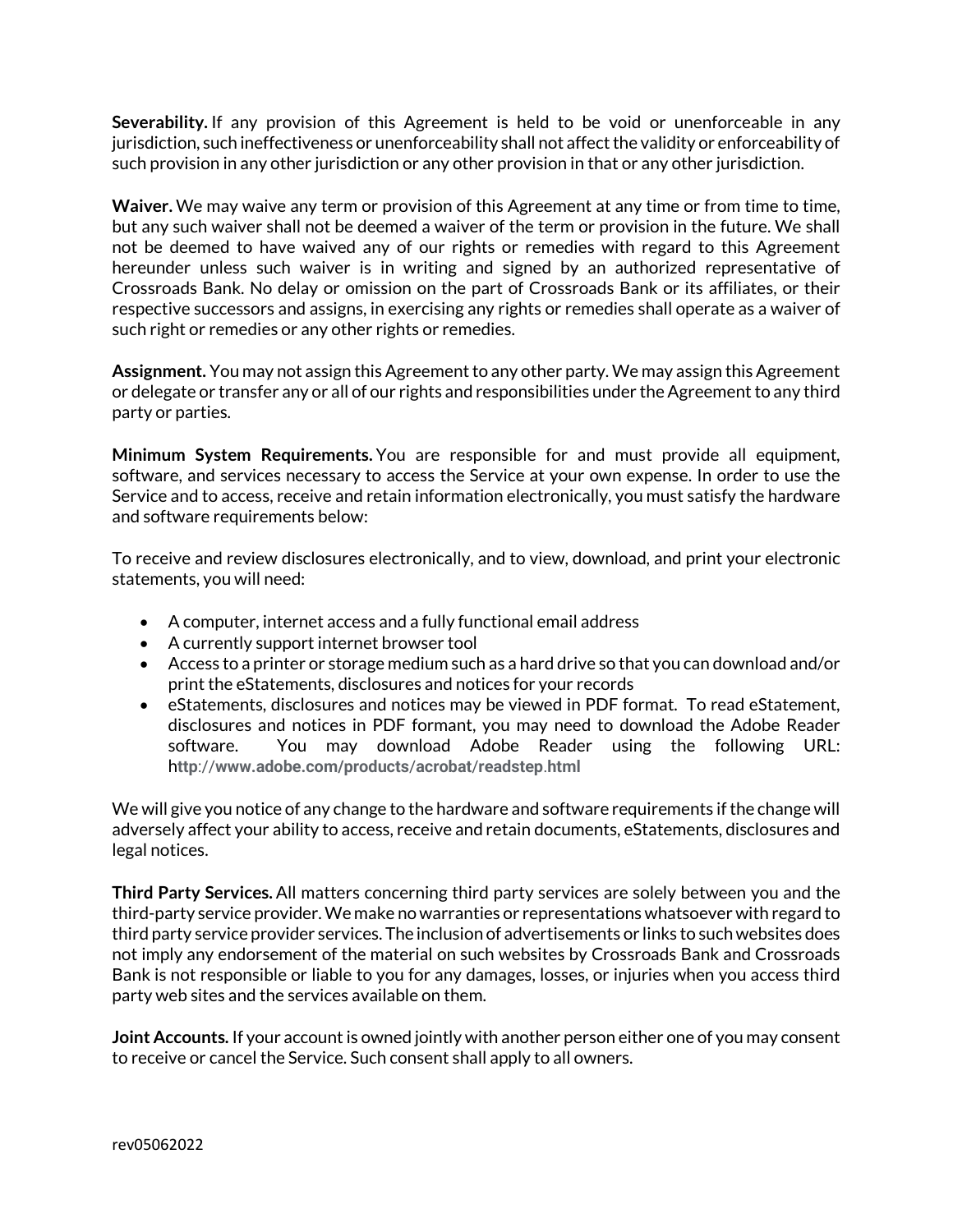**Delay in Notification Delivery.** You understand and agree that receipt of Notifications may be delayed or prevented by factors affecting your Internet Service Provider(s), phone operator(s), and such other relevant entities ("Third party Service Providers"). All matters concerning Third Party Service Providers are solely between you and the Third-Party Service Provider. Crossroads Bank and its affiliates neither guarantee the delivery nor the accuracy of the contents of any Notification. Crossroads Bank will not be liable for losses or damages arising from (a) non-delivery, delayed delivery, or mis-delivery of a Notification; (b) inaccurate content in the Notification; or (c) your use or reliance on the content of any Notification for any reason.

**Security.** Information you provide in connection with the Service will be stored and transmitted in a secured fashion following best industry practices and regulatory requirements; however, the security of your account information is also contingent upon your responsible behavior in protecting your User ID and Password for the Service. Please use maximum caution in protecting your User ID and Password.

**Privacy.** Protecting your privacy is important to Crossroads Bank, our affiliates, and associates. We will gather and disclose personal information about you only as allowed by law. All information gathered from you in connection with using this Service will be governed by the Crossroads Bank Privacy Policy. Personal information about you may be used for the purpose of operating the Service and Crossroads Bank internal purposes.

**Providing Personal Information.** You agree to provide true, accurate, current, and complete information about yourself, or business as requested, and you agree not to misrepresent your identity.

**No Illegal use of the Service.** You agree not to use this Service to conduct any business or activity or solicit the performance of any activity prohibited by law or any contractual provision by which you are bound. You agree to comply with all applicable laws, rules, and regulations in connection with the Service.

**Capacity to Contract.** You certify that you are of legal age or otherwise able to lawfully enter into contracts.

**International Use.** Crossroads Bank does not make any representations that any content or use of the Service is appropriate or available for use in locations outside of the United States. Accessing the Service from territories where its content or use is illegal is prohibited by Crossroads Bank. If you choose to access the Service from locations outside of the United States, you do so at your own risk and you are responsible for compliance with local laws.

**Proprietary Materials.** Other than your materials and account information, all content included or available in the Service, such as advertisements, graphics, logos, icons, images, audio clips and software, is the property of Crossroads Bank and/or third parties and is protected by copyrights, trademarks, or other intellectual and proprietary rights. The compilation of all content on this Service is the exclusive property of Crossroads Bank and/or its licensors and is protected by copyrights or other intellectual property rights.

**Trademarks.** The trademarks, logos, and service marks displayed in the Service (collectively "Trademarks") are the registered and unregistered Trademarks of Crossroads Bank or third parties.